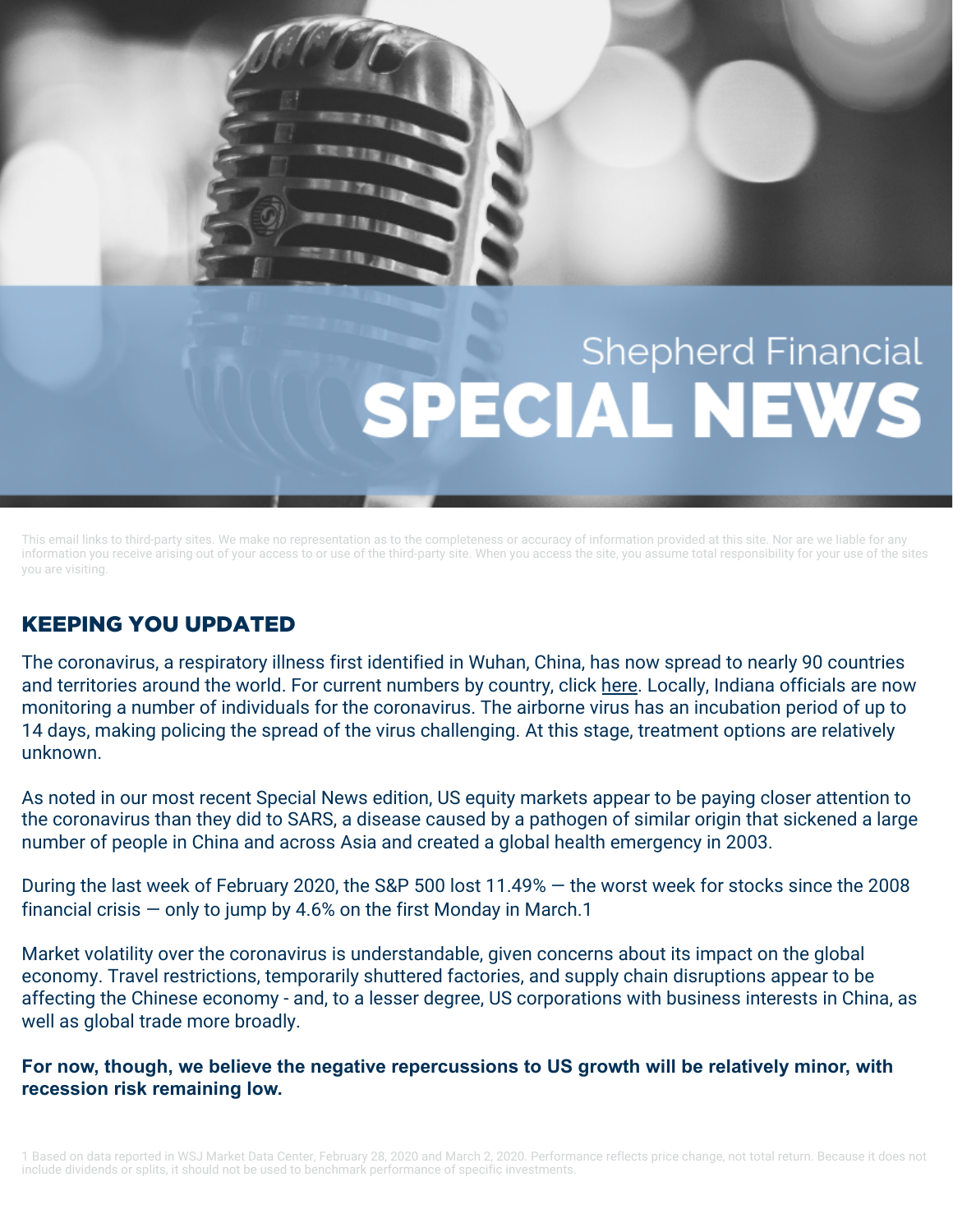## A HISTORICAL PERSPECTIVE

Since the turn of the millennium, the market's negative response to health crises has been relatively shortlived. As this table shows, approximately six months after early reports of a major outbreak, the S&P 500 bounced back by an average of 10.47%. After 12 months, it rebounded by an average of 17.17%.

Although there are no guarantees the current situation will follow a similar pattern, it may be reassuring to know that over even longer periods of time, stocks typically regain their upward trajectory, helping long-term investors who hold steady to recoup their temporary losses, catch their breath, and go on to pursue their goals.

| <b>Epidemic</b>  | Month End*        | <b>6-Month Performance</b><br>(S&P 500) | <b>12-Month Performance</b><br>(S&P 500) |
|------------------|-------------------|-----------------------------------------|------------------------------------------|
| <b>SARS</b>      | <b>April 2003</b> | 14.59%                                  | 20.76%                                   |
| Avian (bird) flu | <b>June 2006</b>  | 11.66%                                  | 18.36%                                   |
| Swine flu (H1N1) | April 2009**      | 18.72%                                  | 35.96%                                   |
| <b>MERS</b>      | May 2013          | 10.74%                                  | 17.96%                                   |
| Ebola            | <b>March 2014</b> | 5.34%                                   | 10.44%                                   |
| Measles/Rubeola  | December 2014     | 0.20%                                   | $-0.73%$                                 |
| <b>Zika</b>      | January 2016      | 12.03%                                  | 17.45%                                   |

Source: Dow Jones Market Data, as cited on foxbusiness.com, January 27, 2020. Stocks are represented by the Standard & Poor's 500 price index. Returns reflect the change in price, but not the reinvestment of dividends. The S&P 500 is an unmanaged index that is generally considered to be representative of the U.S. stock market. Returns shown do not reflect taxes, fees, brokerage commissions, or other expenses typically associated with investing. The performance of an unmanaged index is not indicative of the performance of any particular investment. Individuals cannot invest directly in any index. Actual results will vary.

\*End of month during which early incidents of outbreak were reported.

\*\*H1N1 occurred during the financial crisis, when, as during other periods, many different factors influenced stock market performance.

## LOOKING FORWARD

It is important to recognize that much of the disruption in global economic activity ahead will not be a permanent loss; rather, business operations and consumer activity may be postponed but normalize once the outbreak is contained. As the prognosis for the virus changes and eventually improves, we expect markets will, too.

Even the best markets need a breather. While sometimes stressful, ups and downs are a normal part of the investment cycle. Remaining disciplined within an appropriate investment strategy through a downturn (in order to fully participate in the eventual recovery) typically serves investors well.

Although the unfortunate reality is volatility like this may be here to stay until the coronavirus has run its course, we believe that cool heads typically prevail. Unless something has changed with your investment time horizon, objectives, or risk tolerance, we feel there is no compelling reason to change your investment discipline. We believe investors who stick with their investment strategy and maintain a diversified portfolio are prepared for future market shocks and are well positioned for market hits.